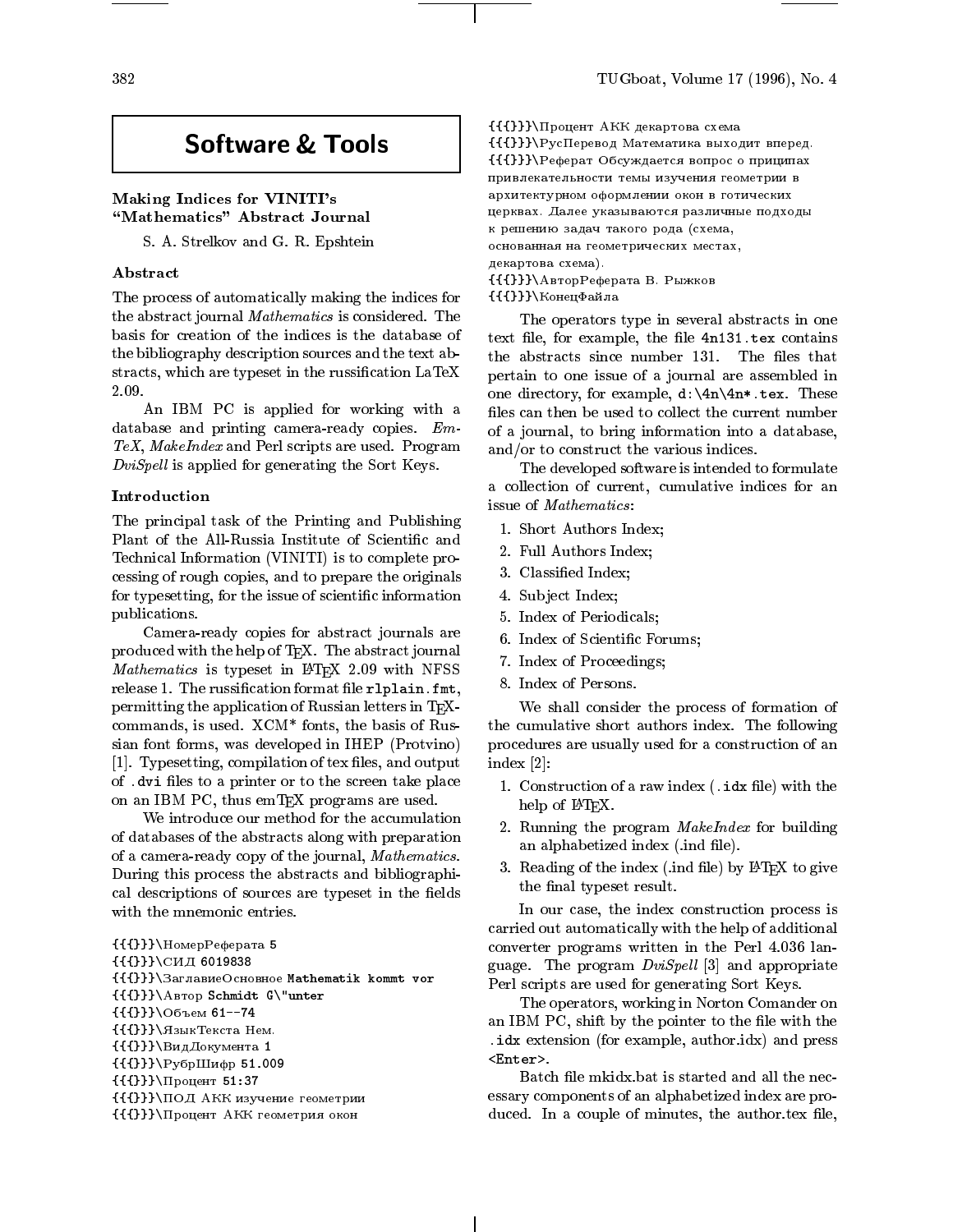with an index completely ready for inclusion in the main file of a number of the abstract journal, will be formed in the current directory.

#### Generating and Transforming the Raw Index

At first, the raw index can be created in the usual manner through LATEXwith use of the command \makeidx. Here it is necessary to note that in an abstract journal a number of the abstracts in the given issue (short number) for the references in an index are used instead of a numbers of pages. An issue number  $(1-12)$  and an issue code  $(A, B, B, \Gamma, \Gamma)$ .93.) are specied in a semi-annual index also. A complete number of the abstract looks like: 11B129 or  $4.93.1297$ . In the abstract journal style file rjmat.sty the respective alterations are made for an insertion of short numbers of the abstracts in a raw index, which has a special aspect:

Lewis Ted  $0410001$ mmm  $Schmidt G\\"unter 0410005mm$ Протасова $*$ Л. $*$ А. 0410012 щщщ  $\Gamma$ орбачук"М."Л. 0410013щщщ Ішлінський "О."Ю. 0410013щщщ

Here the raw index, with complete numbers of the abstracts (file  $\texttt{author_f.idx}$ ), is shown, which is extracted from files-portions assembled in the directory of issues.

The program *Mkidxmat.pl*, in the Perl language, was written for this purpose. This program is called as follows:

#### perl.exe mkidxmat.pl file\_dir file\_mode -d

The first parameter is the name of the file, containing names of directories sub ject to handling.

Example of the file\_dir:

```
d:\1a
d:\2a
d:\3a
```
d:\4a

The second parameter is the name of the file, containing names of conditions of handling and names of output files adequate for these conditions. Numbers of the abstracts must also be specified as short or complete.

Format of a line:

<mode name>:<full or short>:<output file name> Example of the file file mode:

author:short:author\_s.idx

author:full:author\_f.idx

Apart from files described as outputs, the file mkidxmat.log is created with work protocols. The non-blank third parameter generates output of additional debug information in the protocol file.

### Use DviSpell for Generating the Sort Keys

A feature of the indices for abstract journals is the usage of both the Russian and Latin alphabets, with almost all possible accents. The accents are mainly used in surnames of the authors. For a set of some letters, a mathematical mode is used.

When typesetting a large volume of journals, a tool for an automatic construction of sort keys is required. Because the operators do not know the English language, standard tools for construction of keys, available in the program  $\mathit{MakeIndex}$  2.11 [6, 7] and 3.08 [8], do not provide a satisfactory outcome in such situations. This circumstance has induced the authors to use E. Mattes' program,  $DivSpell$  [3], for automatic construction of sort keys.

 $DivSpell$  is the table-controlled program intended for transformation of .dvi files into readable text files. This program is an effective, flexible tool for discernment and transformation of symbols with accents. The tables controlling the work of DviSpell are concentrated in files with the extension .dsi. The program  $DiviPrep$  translates .dsi files into a binary file of parameters with the extension .dsb.

The .dvi file to be transformed with the help of *DviSpell* is a result of compilation of the file dvimake.tex, which looks like this:

```
\documentstyle[russian]{article}
\begin{document}
\parindent=0mm
Lewis Ted 0410001m\rm{mm}Schmidt G\'unter 0410005mmПротасова\tilde{\mathcal{A}}Л.\tilde{\mathcal{A}}. 0410012щщщ
\Gammaорбачук"М."Л. 0410013щщщ
Iшлінський<sup>*</sup>О.*Ю. 0410013щщщ
A \vspace{8dd} 0\par
......................
z
    \vspace{8dd} 0\par
```

```
A \vspace{8dd} 0\par
A \vspace{8dd} 0\par
```
\end{document}

This file is produced from the file author. idx by simple transformations, adding at the end of the file lines such as

 \vspace{8dd} 0\par. Ю

These lines become first on the letter in the sorting file.

Note: In the examples of files the long lines have been broken into several short lines.

 $DivSpell$  converts the characters found in the . dvi se into symbolic names using the lay of the layout table and the font table. The resulting sequence of symbols is converted into another sequence of symbols,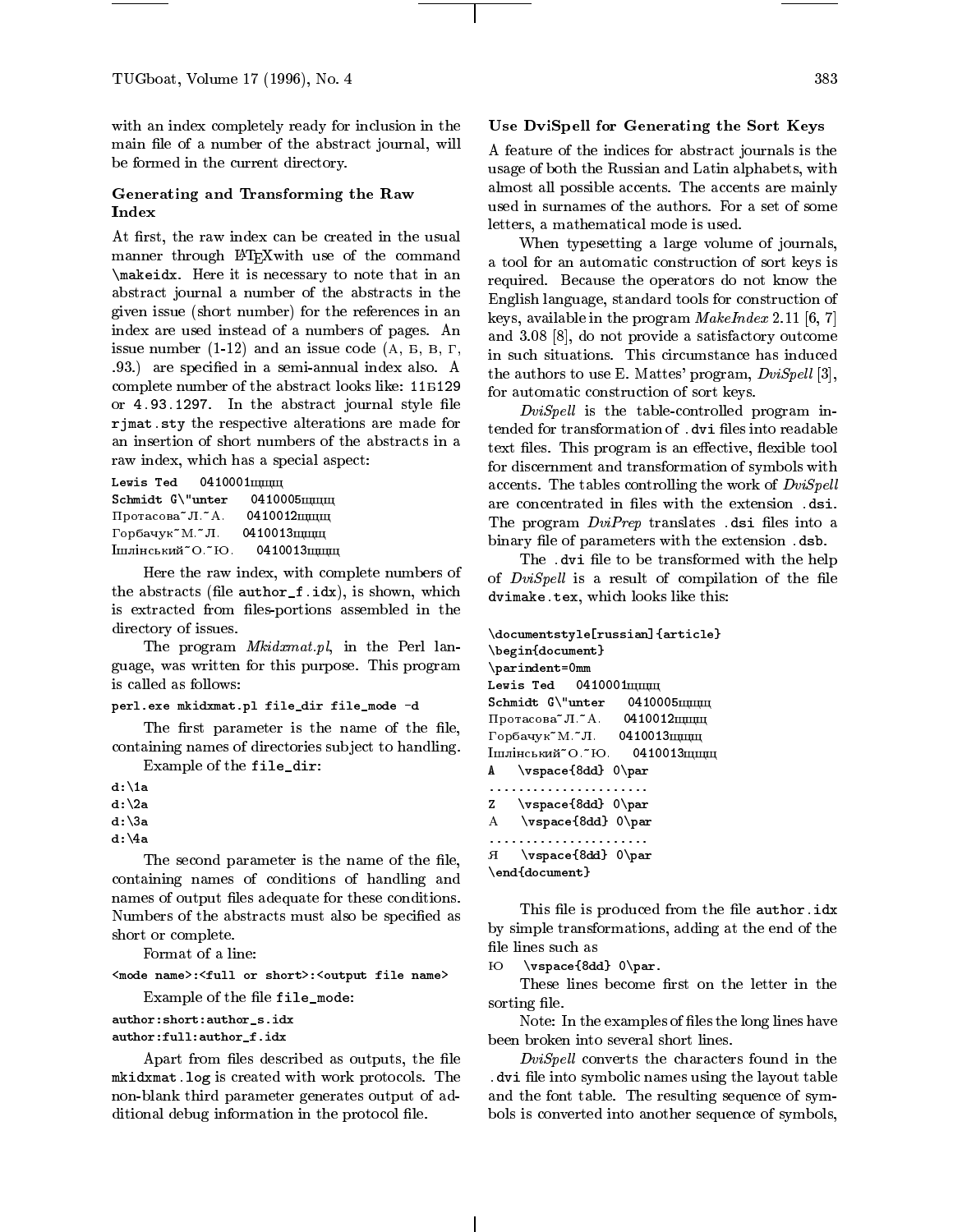using the active conversion table. The result is printed using the active output table.

The main idea of the application  $Dvispell$  for a construction of sort keys is for use on two letter code by the lower case latin letters in a table of output. If the order of the characters, letters with accents, and Lewis Ted other symbols to be included in the sorting is known, a table of output of the symbols exceeding 256 is created. A fragment of such a table is represented below.

(output makeindx (WORDSPACE ` ) (NEWLINE "0a) (NEWPAGE ` )  $(7.4A)$  $('a 'a))$  % capital A ................................... (Z#Ishrt (`a `l)) % capital short I ................................... (Z#YU (`b `g)) % capital Yu (Z#YA (`b `h)) % capital Ya ...................................  $\lambda$ 

```
In the tables of fonts and the tables of trans-
formations are added descriptions of Russian fonts
of sets LH* [5] and XCM* [1]. In a table of the
letters the Russian letters and the additional ac-
cented characters (a-cedilla, d-cedilla, e-cedilla, e#die-
resis, E#dieresis, i-caron, and I-caron) are added. The
names of the Russian letters in the tables begin with
Z#. This is to prevent incorrect operation of the
substitution algorithm used in DviSpell.
```
As a result, the binary file of parametersrussianz.dsb { taking into account a given order of accented letters and unaccented characters, is obtained. Namely, the accented letter directly follows the letter in a lexicographic order of names of accents.

For a production of indices in technological process the simplied scheme of a construction of sort keys, realized in the file russianm.dsb is used. Letters are not case-sensitive and the Russian letters go before Latin. The accents do not influence sort keys, i.e., the conversion table of accents is empty. In the output table makeidx these will not be transformed. In a table of the letters the Russian letters are added, and all the accented letters are eliminated.

 $DiviSpell$  is called as follows:

# dvispell.exe -y 0.8 -o makeidx -d russian.dsb -v dvimake.dvi author.eee

The value of the parameter -y must equal 0.8, to prevent lines in the output file author. eee from running together.

### Running the MakeIndex Program

With the help of programs in Perl we shall transform the files author.idx and author.eee to an input file author.jjj for the sorting program  $\emph{MakeIndex}:$ 

```
\indexentry{clcecwcics ctcecd@
\markboth{LEW}{LEW}}{0410001}
\indexentry{csccchcmcicdct cgcucnctcecr@
Schmidt G\"unter
\markboth{SCH}{SCH}}{0410005}
\indexentry{arasaqauaaataqacaa an aa@
Протасова"Л."А.
\mathcal{D}[Narkboth{\mathcal{D}}{\mathcal{D}]}{0410012}
\indexentry{adaqasabaaazavam ao an@
Горбачук"М."Л.
\mathcal{G}(\mathbb{F}) {\mathcal{G}(\mathbb{F})}{0410013}
\indexentry{cibaanciapatbeamakal aq bg@
\text{Im}\pi\text{inc}\text{bc}\pi\text{W}^*О. \text{SO}.
\mathrm{\Lambda}[IIII]{IIIII]}{0410013}
\indexentry{ca@A \vspace{8dd}}{0}
.................................
\indexentry{cz@Z \vspace{8dd}}{0}
\indexentry{aa@A \vspace{8dd}}{0}
.................................
```
\indexentry{be@ A \vspace{8dd}}{0}

The sort keys are located in the left part of the command \indexentry{, in the right part (after @) is the surname of the author extracted from author.eee. In the fields of the command  $\mathcal{L}$  reconstruction three decoded letters from the decoded letters from the set of  $\mathcal{L}$ sort key are located. This is necessary for construction of the page headers of a cumulative index.

For the programs MakeIndex 3.08 or 2.11, the EMX 0.9b compiler is used. For MakeIndex 3.08, enlarged values of parameters are set at:

| #define LONG MAX   | 1024 |
|--------------------|------|
| #define STRING MAX | 256  |
| #define ARABIC MAX | -7   |

The command line to start MakeIndex looks like

makeidx32.exe -s mkind.ist -o author.ind author.jjj

The sorted file author. ind will be transformed with the help of the programs in Perl to the file author.tex, ready for insertion in the main file:

# \chapter{

}{АВТОРСКИЙ УКАЗАТЕЛЬ}  $\{A\setminus B\setminus T\setminus o\setminus p\setminus,c\setminus K\setminus N\}$  $\langle\,\,,y\langle\,,\kappa\langle\,,a\,\rangle\,,s\langle\,,a\,\rangle\,,r\langle\,,e\langle\,,\pi\langle\,,\iota\,\rangle\,\rangle\,\}$  $\lambda$ dsection ${\}$ { $\}$ {Авторский указатель{} \begin{multicols}{5} \raggedright \leftskip=8dd \parindent=-8dd \par \vspace{0dd}

)